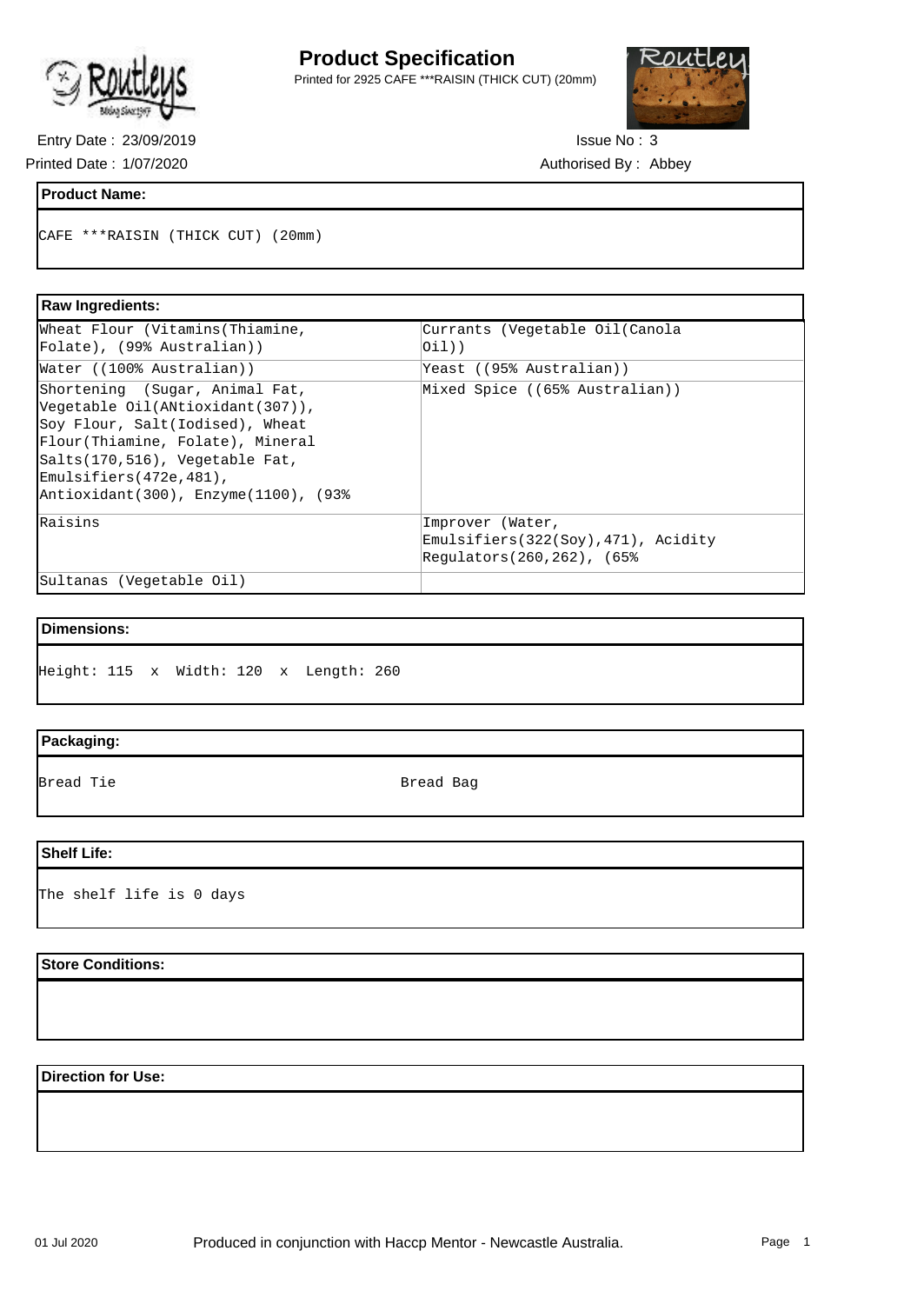

# **Product Specification**

Printed for 2925 CAFE \*\*\*RAISIN (THICK CUT) (20mm)



Entry Date : 23/09/2019 **ISSUE NO : 3** Printed Date: 1/07/2020 <br>
Authorised By: Abbey

| <b>Nutrition Information:</b>                              |                          |                                       |                 |
|------------------------------------------------------------|--------------------------|---------------------------------------|-----------------|
| Servings per package : 10<br>Serving Size : 110 gm         |                          |                                       |                 |
| Quantity Per Serving : 1<br>Quantity Per 100 gm : $0.9091$ |                          |                                       |                 |
|                                                            |                          | per Serving Per 100 gm % Daily Value* |                 |
| Calories                                                   | 283.00                   | 257.00                                | 14 %            |
| Calories Fat                                               | 43.00                    | 39.00                                 |                 |
| Energy (kJ)                                                | 1226.24                  | 1114.76                               |                 |
| Protein                                                    | 7.26                     | 6.60                                  | 15 <sub>8</sub> |
| Fat - Total                                                | 4.81                     | 4.38                                  | 7 %             |
| - Saturated                                                | 1.69                     | 1.54                                  | 8 %             |
| - Trans Fatty Acid                                         | $\overline{\phantom{a}}$ |                                       |                 |
| Carbohydrate - Total                                       | 52.66                    | 47.87                                 | 18 %            |
| - Sugars                                                   | 16.30                    | 14.82                                 |                 |
| Sodium<br>(mq)                                             | 360.33                   | 327.58                                | 15 <sup>8</sup> |
| Dietary Fibre (gm)                                         |                          |                                       | 0 <sup>8</sup>  |
|                                                            |                          |                                       |                 |

\*Percentage Daily Values are based on 2000 calorie diet. Your values may be higher or lower depending on your calorie needs.

## **Allergens:**

Soy, Sulphites, Wheat

## **GMO Status:**

To our knowledge and information this product has not been derived from genetically modified ingredients.